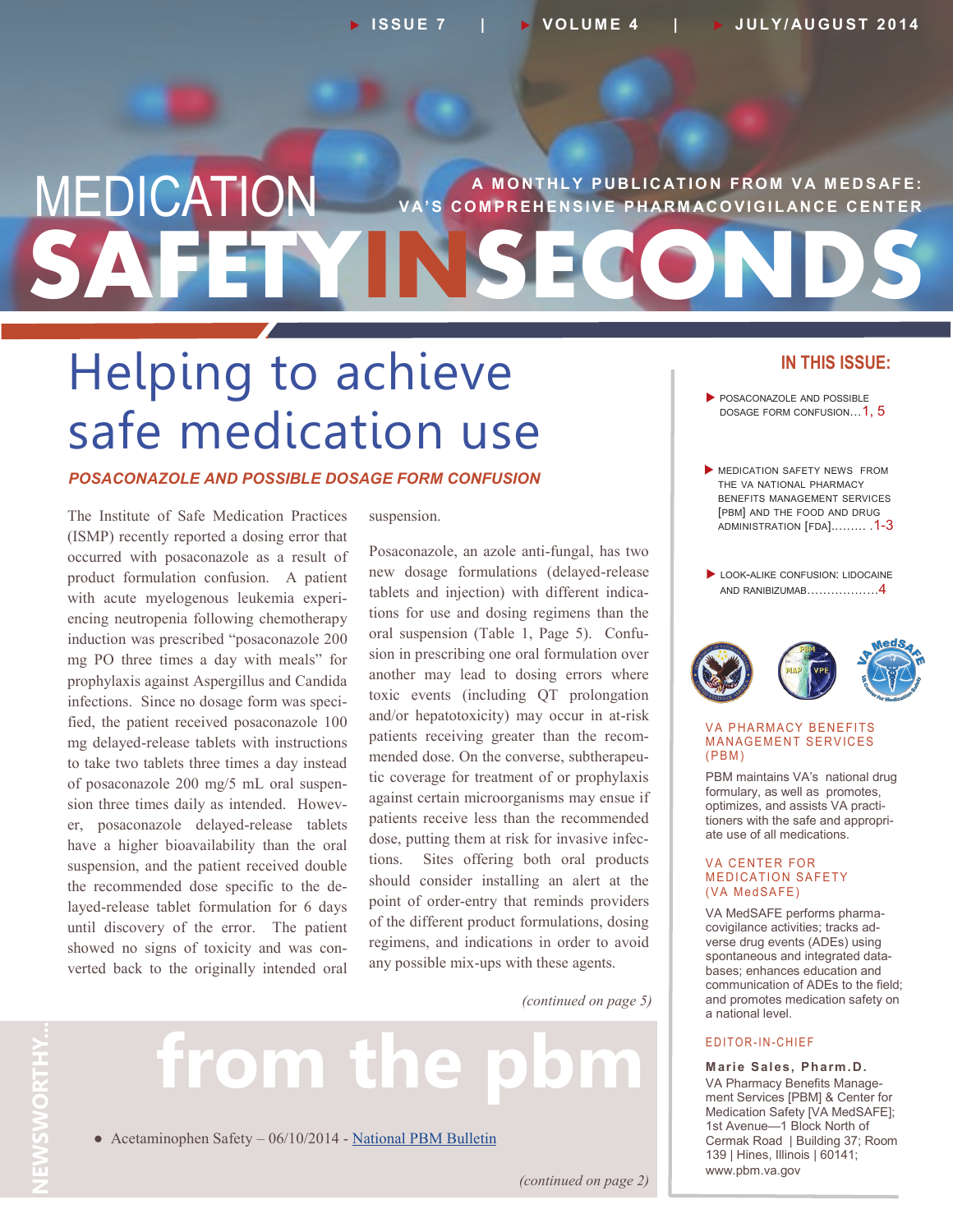## from the fda *continued from page 1)*

**MISCELLANEOUS**

### [FDA Recommends Not Using Lidocaine to Treat Teething Pain and Requires New Boxed Warning](http://www.fda.gov/Drugs/DrugSafety/ucm402240.htm) 6/26/2014

As of December 2013, 22 cases of toxicity with the use of prescription oral viscous lidocaine 2 percent solution in infants and young children aged 5 months to 3.5 years were identified in FDA's Adverse Event Reporting System (FAERS) database (15 cases) and the medical literature (7 cases). Symptoms included seizures, severe brain injury, problems with the heart, and death. Of the 22 cases, 6 resulted in death; 3 were considered lifethreatening; 11 required hospitalization; and 2 required medical intervention without hospitalization. Causes attributed to the adverse events included: overdose (7 of the 22 cases involved administration technique not according to prescriber directions or additional doses beyond what was prescribed, while 4 cases involved a prescribing error); and accidental ingestion (7 cases). The reported reasons for use of lidocaine in these 22 cases consisted of teething pain (n=5), oral stomatitis (n=6), fever blister (n=1), thrush (n=2), oral ulcer/lesion (n=3), and sore throat due to croup (n=1). In four cases, the reason for use was not reported. Onset of toxicity occurred after multiple doses of lidocaine in 11 of the 22 cases while 6 cases resulted in toxic effects after a single dose. Health care professionals should be aware that prescription viscous lidocaine solution is NOT approved by FDA to treat teething pain. Providers should advise parents and caregivers to follow the American Academy of Pediatrics' recommendations for treating teething pain, including using a chilled teething ring and/or gently rubbing or massaging the affected gum area for symptom relief. FDA requires a new Boxed Warning and revisions to the Warning and Dosage and Administration sections of the drug label to describe the risk of severe adverse events and to include additional instructions for dosing when the drug is prescribed for approved uses.

### **OVER-THE-COUNTER AGENTS**

### [Rare But Serious Hypersensitivity Reactions with Certain Over](http://www.fda.gov/Drugs/DrugSafety/ucm400923.htm)-the-Counter Topical Acne Products 6/25/2014

From 1969 through January 28, 2013, FDA's Adverse Event Reporting System (FAERS) database accounted for 131 cases of hypersensitivity reactions resulting in serious outcomes associated with over-the-counter (OTC) topical acne drug products containing benzoyl peroxide or salicylic acid, including various brand names such as Proactiv, Neutrogena, MaxClarity, Oxy, Ambi, Aveeno, Clean & Clear, and store brands available as gels, lotions, face washes, solutions, cleansing pads, toners, face scrubs, and other formulations. Adverse reactions ranged from application site reactions (e.g., skin irritation, burning sensation, erythema, and dermatitis) to anaphylactic reactions (e.g., facial swelling, hives, angioedema, pruritus, flushing throat tightness and shortness of breath). While no fatalities occurred, 44 percent (n=58) of the cases resulted in hospitalization. In almost half of the cases, events occurred within minutes to 24 hours of product use. FDA continues to monitor this safety issue and recommends that healthcare providers should educate patients regarding:

- Symptoms of serious hypersensitivity reactions such as skin or mucosal changes as well as respiratory or cardiovascular changes (e.g., dyspnea, hypotension, or syncope) suggestive of anaphylaxis.
- Discontinuation of the product if a hypersensitivity reaction occurs and to seek emergency medical attention immediately if they develop symptoms suggestive of anaphylaxis.
- Sensitivity testing for new users of OTC topical acne drug product that involves applying a small amount to one or two small affected areas for 3 days to ensure against any hypersensitivity symptoms. If no discomfort occurs, patients can use as directed on the Drug Facts label.

### **CARDIOLOGY**

### [Cardiovascular Risks for Diabetics Taking Olmesartan Not Conclusive; Label Updates Required](http://www.fda.gov/Drugs/DrugSafety/ucm402323.htm) 6/24/2014

The ROADMAP (**R**andomized **O**lmes**A**rtan and **D**iabetes **M**icro**A**lbuminuria **P**revention) trial and ORIENT (**O**lmesartan **R**educing **I**ncidence of **E**nd Stage Renal Disease in Diabetic **N**ephropathy **T**rial) suggested that high-dose olmesartan may increase cardiovascular (CV) risk in diabetic patients. These findings led FDA to examine other studies such as observational studies involving data from Medicare as well as the Clinical

*(continued on page 3)*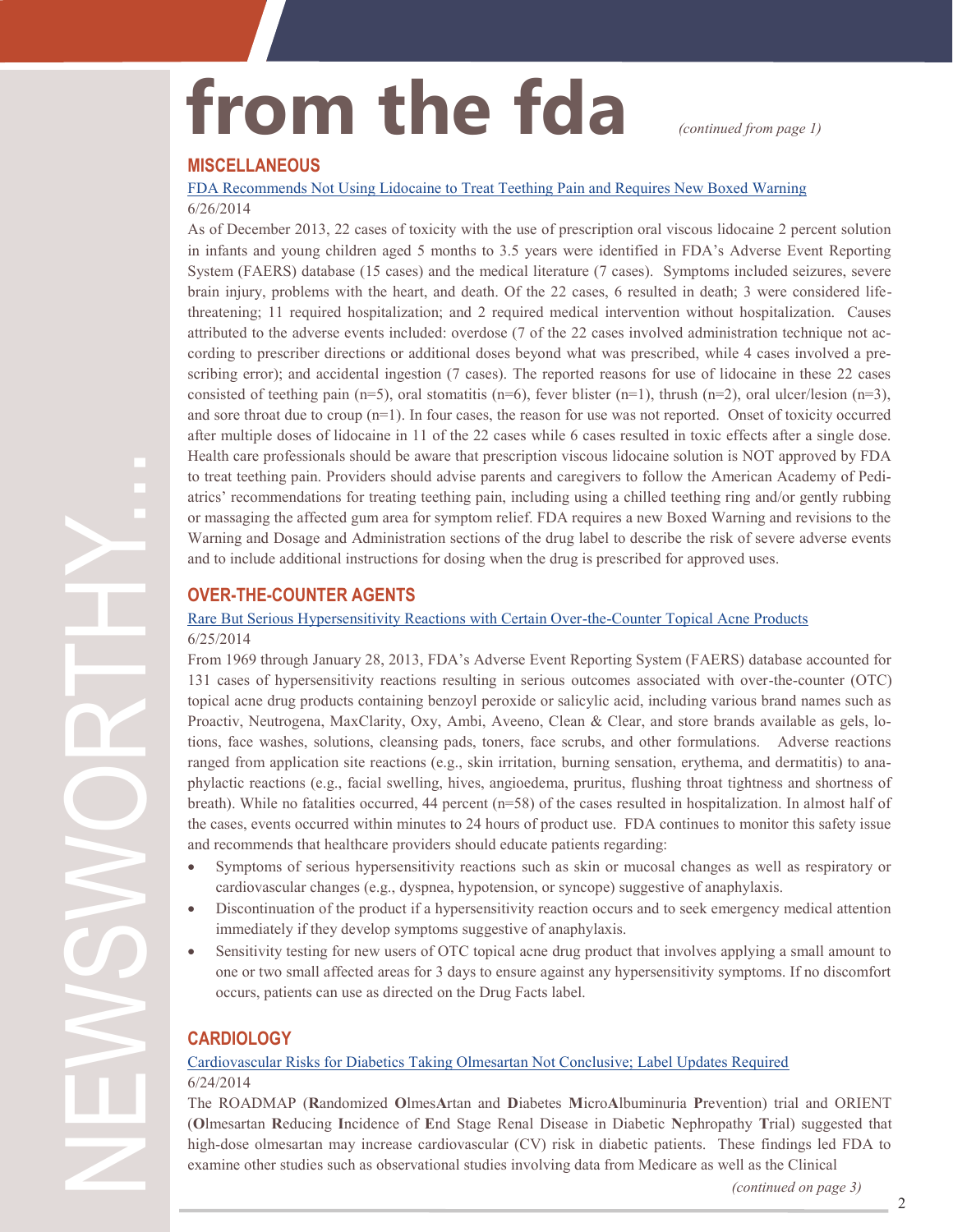# from the fda *continued from page 2*

Practice Research Datalink (CPRD), a manufacturer-conducted patient-level meta-analysis, and an observational study conducted by the manufacturer. FDA's safety review did not show clear evidence of increased CV risks associated with the use of olmesartan in patients with diabetes. As such, recommendations for use of olmesartan (Benicar, Benicar HCT, Azor, Tribenzor, and generics) will remain the same, but FDA will require that the drug labels include information reflecting the findings of some of these studies.

### **ONCOLOGY**

### [Docetaxel May Cause Symptoms of Alcohol Intoxication after Treatment](http://www.fda.gov/Drugs/DrugSafety/ucm401752.htm)

### 6/20/2014

FDA is revising product labels to reflect cases of alcohol intoxication reported with some formulations of the chemotherapeutic agent docetaxel (Taxotere, Docefrez, and Docetaxel Injection) due to the alcohol (ethanol) content. FDA's Adverse Event Reporting System (FAERS) database and evidence in the medical literature documents three cases of alcohol intoxication temporally associated with docetaxel. According to FDA review, alcohol intoxication occurred during infusion in two cases and within 24 hours of drug administration in the other case. Symptoms of alcohol intoxication appeared transient in one patient while another experienced symptoms that resolved in time to complete his treatment using a slower infusion rate.

FDA provides a list of docetaxel formulations and respective alcohol (ethanol) content. The products contain various amounts of alcohol in order to dissolve the active ingredients to allow for intravenous administration.

| <b>Product</b>                | Manufacturer | Alcohol (ethanol) content<br>(grams) in 200 mg dose* |
|-------------------------------|--------------|------------------------------------------------------|
| Docetaxel Injection           | Pfizer       | 6.4                                                  |
| Docetaxel Injection           | Sandoz       | 5.5                                                  |
| Docetaxel Injection           | Accord       | 4.0                                                  |
| Docetaxel Injection           | Actavis      | 4.0                                                  |
| Taxotere one vial formulation | Sanofi       | 4.0                                                  |
| Docetaxel Injection           | Hospira      | 3.7                                                  |
| Docefrez                      | Sun Pharma   | 2.9                                                  |
| Taxotere two vial formulation | Sanofi       | 2.0                                                  |

 $*$ *Assumes maximum dose of 100 mg/m<sup>2</sup>, body surface area* = 2.0 m<sup>2</sup>

According to the FDA, providers should:

- Consider the alcohol content of docetaxel when prescribing or administering the drug to patients, particularly in those with:
	- alcohol use.
	- concomitant use of other medications that can affect the central nervous system.
	- hepatic impairment.
- Choose a docetaxel formulation with the least amount of alcohol for patients who experience adverse reactions.
- Reduce the infusion rate during administration to help resolve symptoms of alcohol intoxication.
- Monitor patients for signs of alcohol intoxication during and after treatment.
- Counsel patients about the possible effects of intoxication due to the alcohol content in docetaxel, and caution to avoid driving, operating machinery, or performing other dangerous activities for one to two hours after the infusion of docetaxel.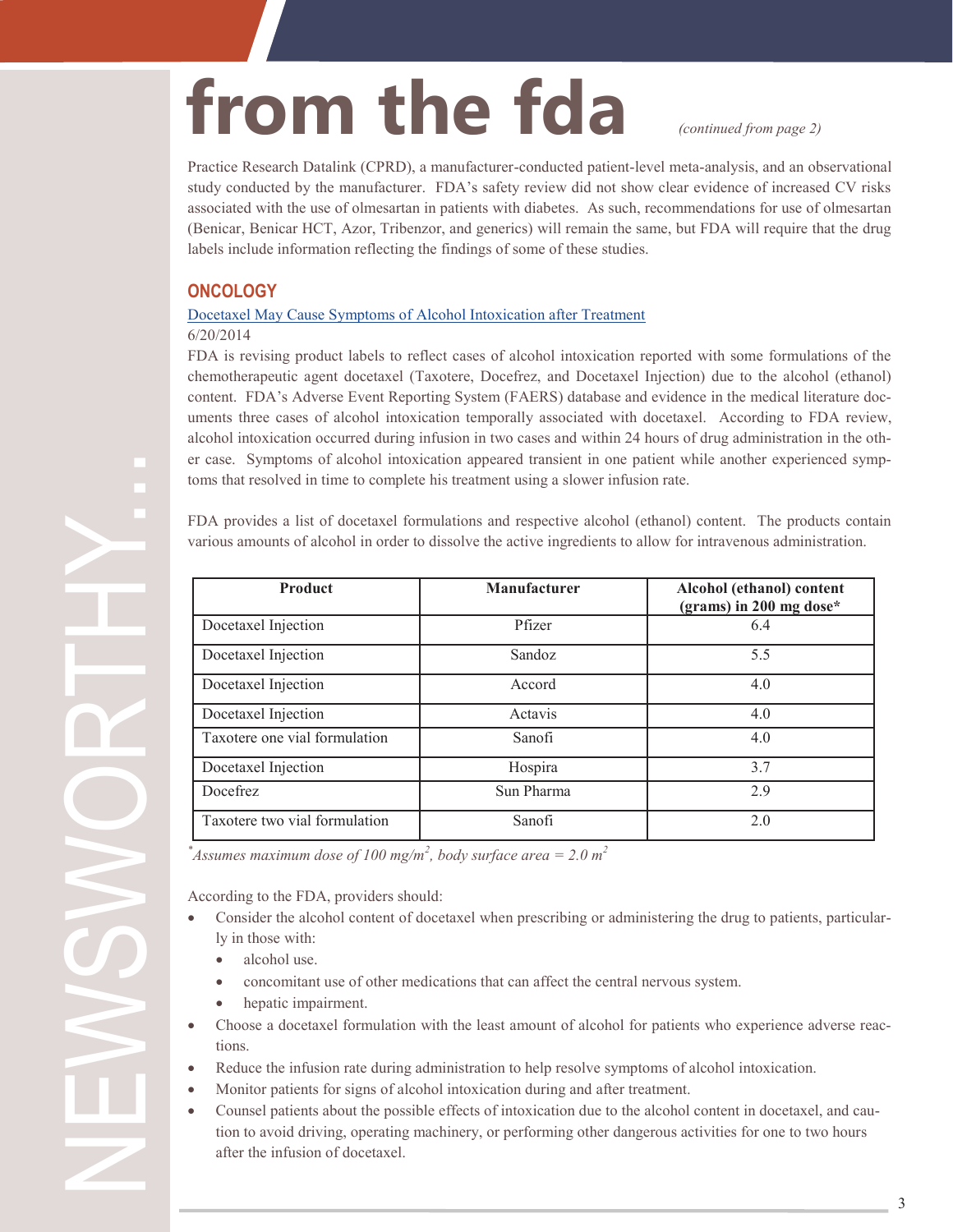### Getting the most from our safety surveillance

### *LOOK-ALIKE CONFUSION: LIDOCAINE AND RANIBIZUMAB*

In one facility, look-alike confusion occurred between a vial of preservative-free lidocaine (Xylocaine) 2% and a vial of ranibizumab (Lucentis) due to likeness in product casing. In this instance, a provider inadvertently administered 0.05 milliliters (mL) of preservative-free lidocaine (Xylocaine) 2% via intravitreal injection instead of the intended ranibizumab (Lucentis) for treatment of a patient's agerelated macular degeneration (AMD). The patient experienced no adverse outcomes as a result of this error.

Two factors contributed to this look-alike error. These include:

- Similarity in packaging Both product vials share the same size and blue lid color although the labels bear a different design (see Figure 1). Ranibizumab (Lucentis) 0.5 mg (NDC 50242-080-01) comes in a single-use, 2-mL glass vial with a blue cap designed to deliver 0.05 mL of 10 mg/mL ranibizumab. Lidocaine hydrochloride injection, solution (Xylocaine) – MPF (NDC 63323-495 -27) also is available as a single-use, 2-mL glass vial with a blue cap containing 2% (20 mg/mL) lidocaine for infiltration and nerve block including caudal and epidural use.
- Preparation process A technician lays out all instruments and medications needed for the ocular procedure in a side-by-side manner on a table adjacent to the exam chair. The provider then performs the procedure (selecting from the medications and other materials in close arrangement) injecting subconjunctival lidocaine followed by eyelid speculum placement and administration of the intravitreal anti**-**vascular endothelial growth factor **(**VEGF**)** agent.

Since the error entailed selection of the wrong vial, the medical center implemented a new procedure to reduce the potential for future mix-up of these agents. This

process improvement involves the technician setting up the instruments and lidocaine only, leaving the ranibizumab vial to remain in the manufacturer's box. The provider will then inject lidocaine subconjunctivally and discard the vial of anesthetic immediately in a sharps container. Afterwards, the provider will remove the anti-VEGF agent from the box and administer the intravitreal injection.

Ranibizumab is an angiogenesis inhibitor, while lidocaine is a local anesthetic and class 1b antiarrhythmic drug. As a monoclonal antibody against proliferation of abnormal blood vessels in the retina stimulated by vascular endothelial growth factor, ranibizumab may prevent and reverse vision loss caused by macular degeneration. If a patient does not receive their regular scheduled dose of ranibizumab, loss of visual acuity benefit may occur. Furthermore, adverse events associated with intraocular injection of lidocaine include increase of intraocular pressure, corneal haze, and transient electroretinography changes which may contribute to reduced function. Of note, published literature reporting a case of inadvertant intravitreal injection of unpreserved lidocaine showed no adverse or toxic effects.

#### **REFERENCES:**

- *1. Internal data.*
- 2. LUCENTIS (ranibizumab) product package insert. South San Francisco, CA: Genentech, Inc.; February 2014.
- 3. XYLOCAINE MPF (lidocaine hydrochloride injection, solution) product package insert. Schaumberg, IL: APP Pharmaceuticals LLC; May 2011.
- 4. Massaoutis P, Niskopoulou M, Tufail A. Inadvertent Intravitreal Injection of 0.1mls of Unpreserved Lidocaine 2%. *The Internet Journal of Ophthalmology and Visual Science*. 2007; 6 (1). [http://ispub.com/](http://ispub.com/IJOVS/6/1/8509) [IJOVS/6/1/8509](http://ispub.com/IJOVS/6/1/8509) . (Accessed July 28, 2014).
- 5. Doat M, Pierre-Khan V, Bejjani RA, Bourges JL, Renard G, Chauvaud D. Inadvertent intravitreal lidocaine injection following subcutaneous palpebral anesthesia: retinal toxicity of lidocaine? *Journal Francais D'ophtalmologie* . 2006; 29(2):176-180.
- 6. Schechter RJ. Management of inadvertent intraocular injections. *Ann Ophthalmol.* 1985 Dec; 17(12):771- 5.

*Figure 1. Vial resemblance contributes to a look-alike error at one site.*

### **PROVIDER RECOMMENDATIONS**

- **Providers should be aware of the potential for look-alike confusion between 2% (20 mg/mL) lidocaine hydrochloride (Xylocaine) injection (2 mL single dose vial) and 0.5 mg ranibizumab (Lucentis) injection (2 mL single-use vial) due to similar vial size and lid color.**
- **Providers should carefully check the name on the vial when either 2% (20 mg/mL) lidocaine hydrochloride (Xylocaine) injection (2 mL single dose vial) and 0.5 mg ranibizumab (Lucentis) injection (2 mL single-use vial) is ordered and/or administered.**
- **Pharmacy should review their stock for 2% (20 mg/mL) lidocaine hydrochloride (Xylocaine) injection (2 mL single dose vial) and 0.5 mg ranibizumab (Lucentis) injection (2 mL single-use vial), and ensure that a method is in place to distinguish between the two agents in order to avoid future look-alike confusion (i.e., warning stickers/labels, separate product placement on shelves).**
- **Pharmacy should ensure that a system is in place to notify providers regarding the potential for look-alike confusion between 2% (20 mg/mL) lidocaine hydrochloride (Xylocaine) injection (2 mL single dose vial) and 0.5 mg ranibizumab (Lucentis) injection (2 mL single-use vial) to reduce the potential for medication error.**